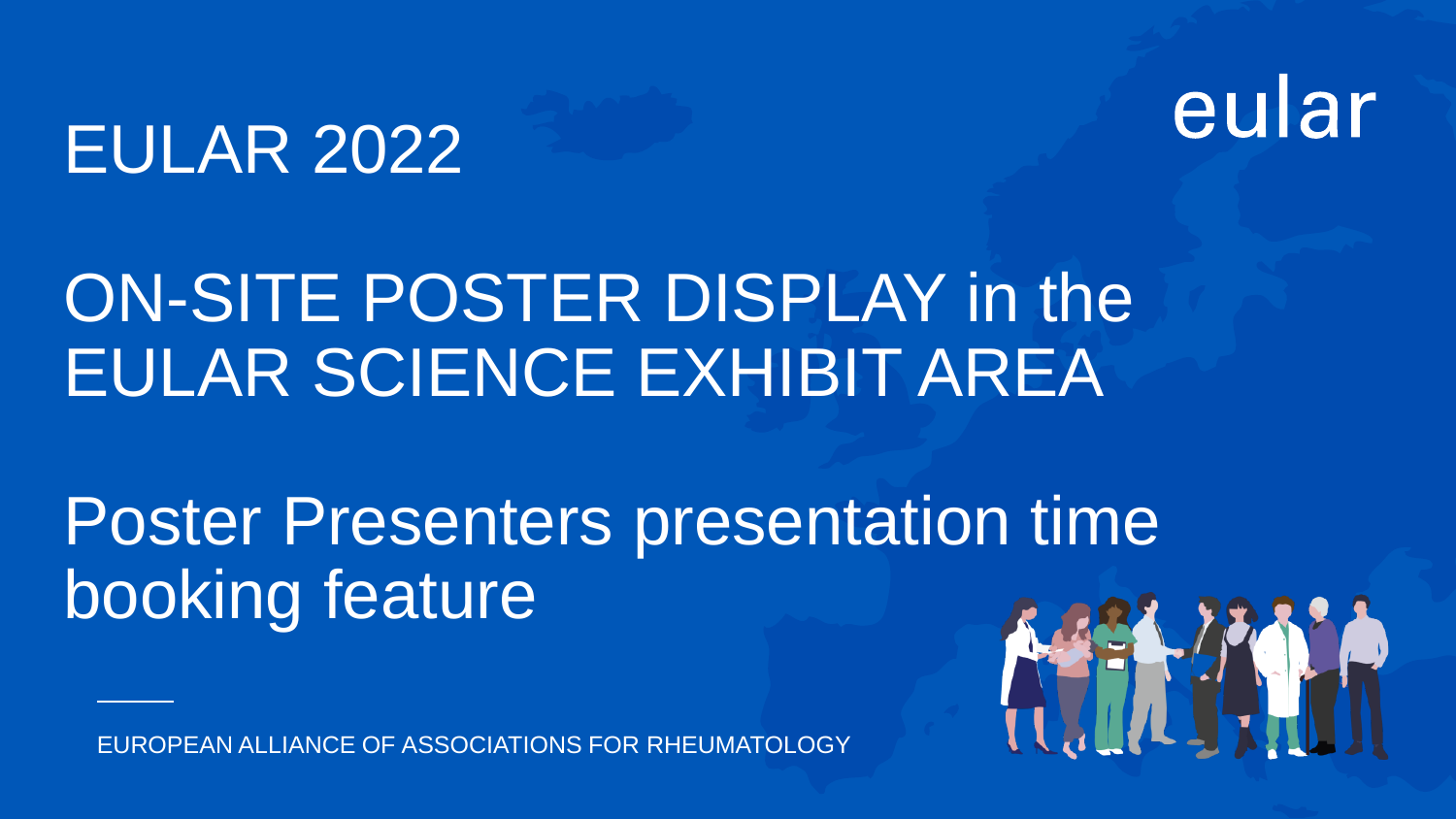

### Are you a poster presenting author **and** attending the EULAR 2022 Congress **onsite in Copenhagen**?

### Yes?

Then this is how you will be able to book your Presentation time slot at the **EULAR Science Exhibit (Hall B1-B3)** via the EULAR Congress App.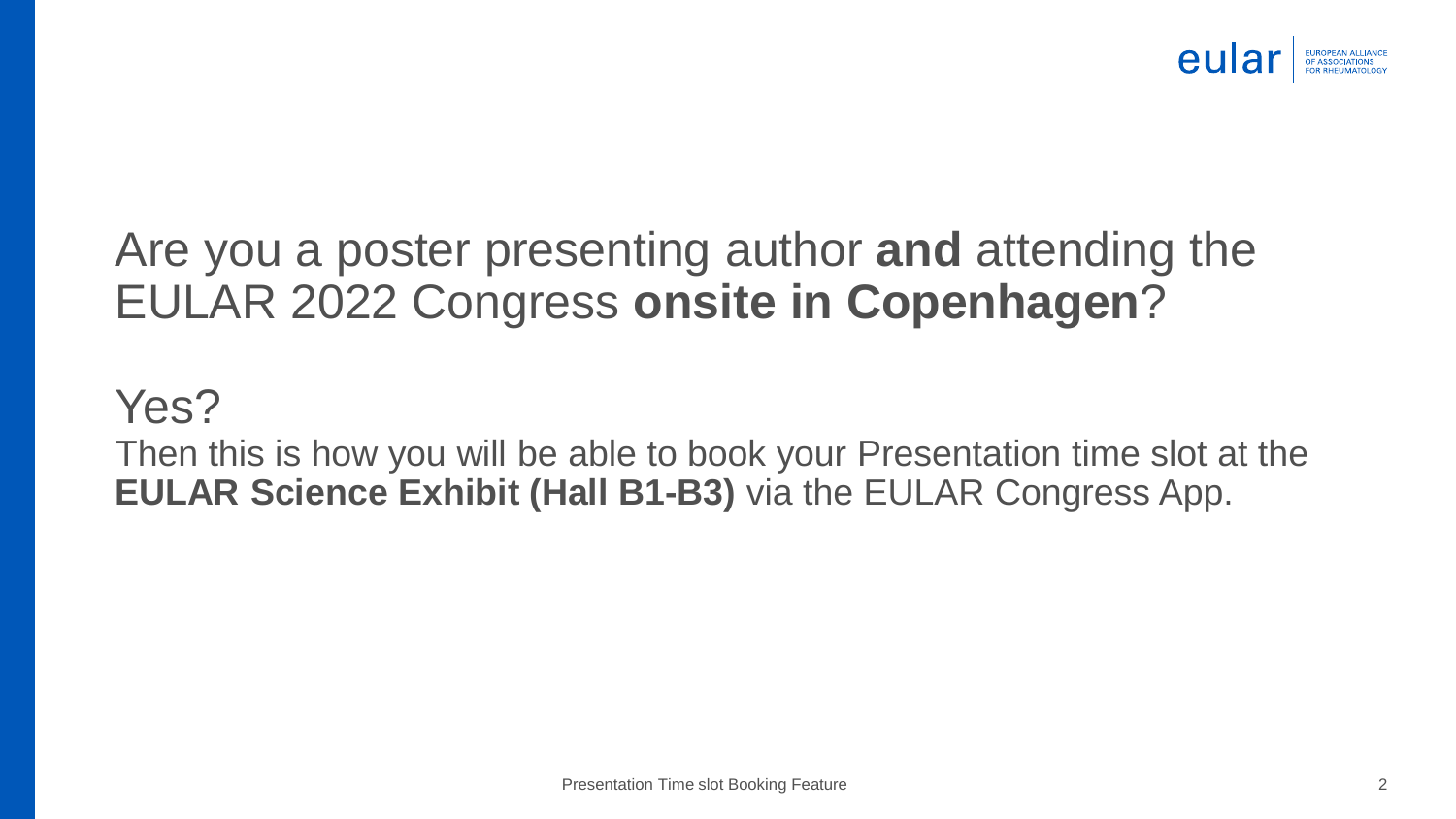

#### 1. Download the EULAR 2022 Congress App

(to be available the week before the Congress: all registered delegates will be notified)





Only users with a **valid onsite registration ticket** can access the EULAR Congress App, with the same EULAR Congress account credentials (email and password).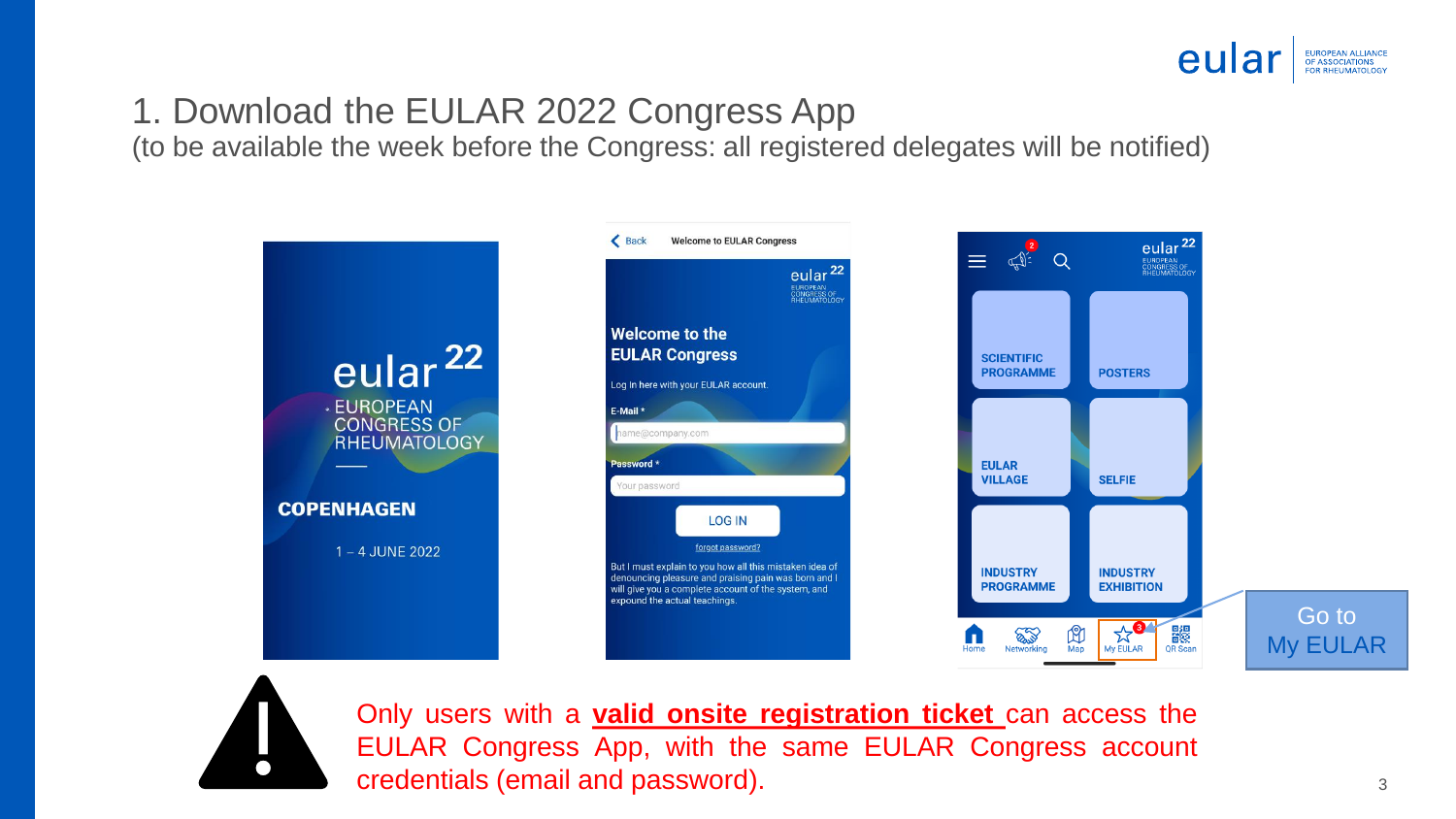

### 2. Once you are in the App, go to «My EULAR» => «Book my TV»



### 3. The list of your Posters will appear in «Possible Bookings»

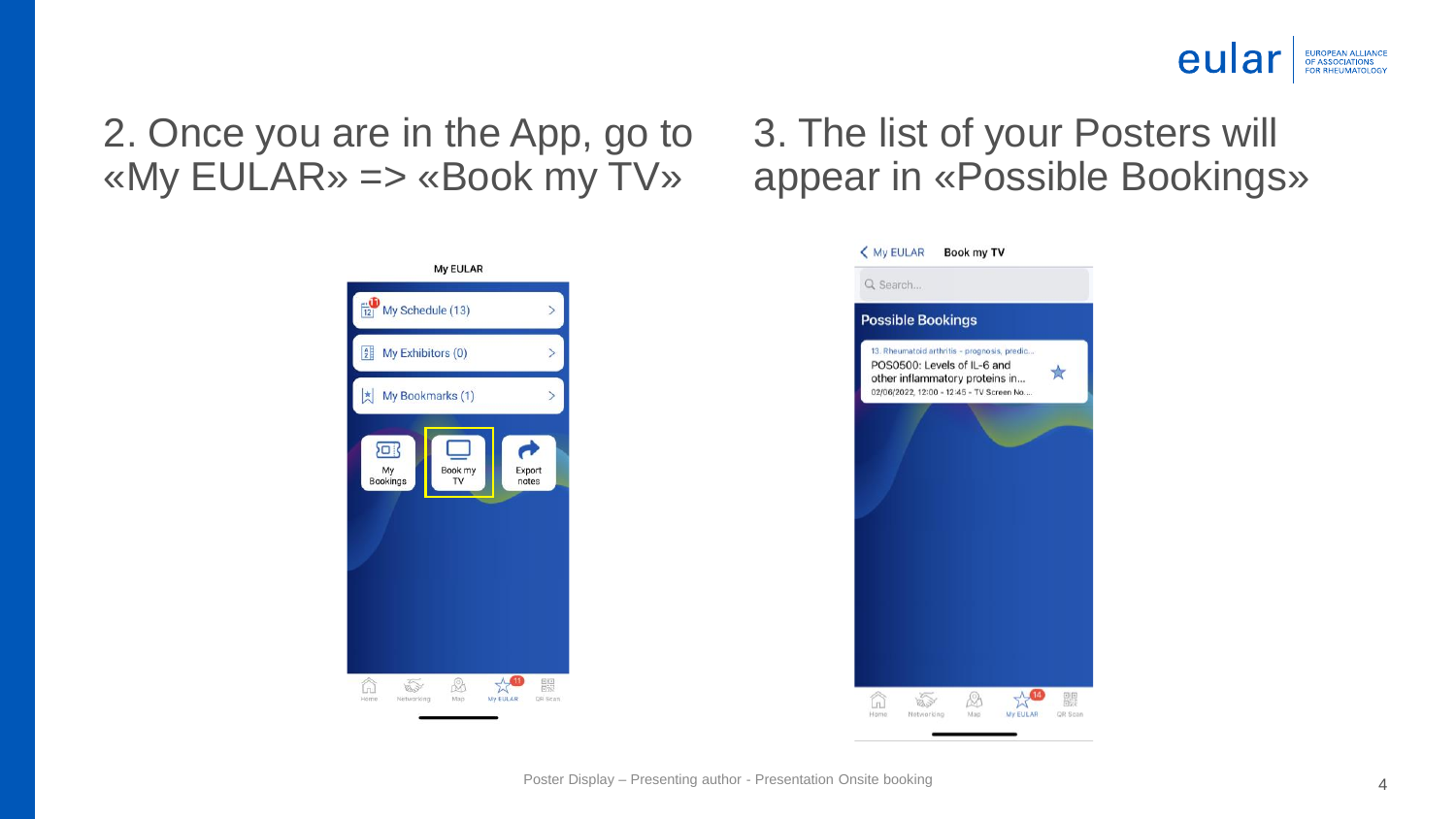

#### 4. Click on "Confirm my Attendance"

Note your screen number, exact location will be also displayed shortly and at the Congress.



5. Your attendance is confirmed. Click on «Cancel attendance» if you wish to cancel.

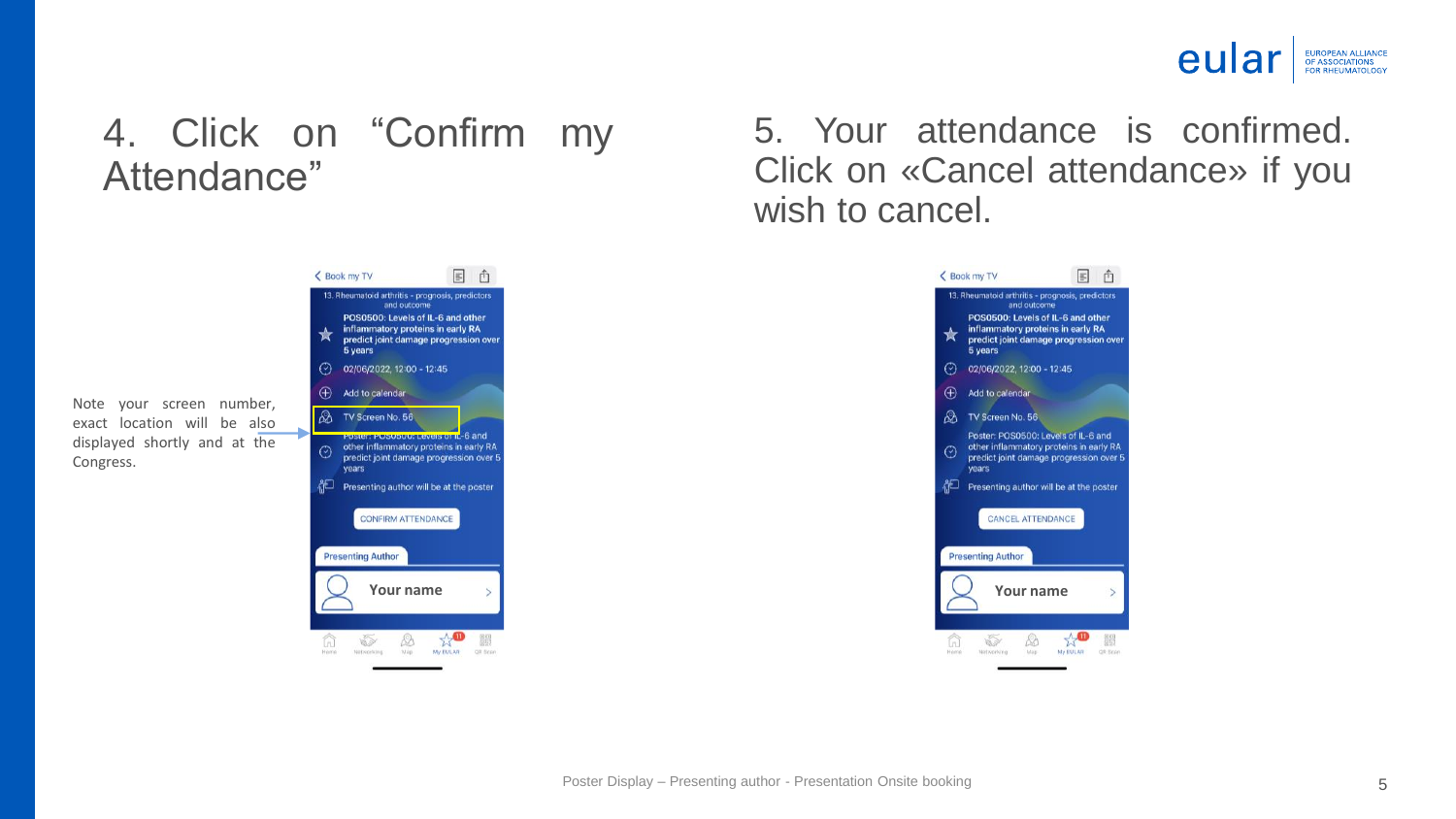

The onsite user will also be able to see that the Presenter author is onsite and presenting during the Poster View time slot.



As the presenting author, your confirmed booking will appear in «My EULAR» Confirmed bookings